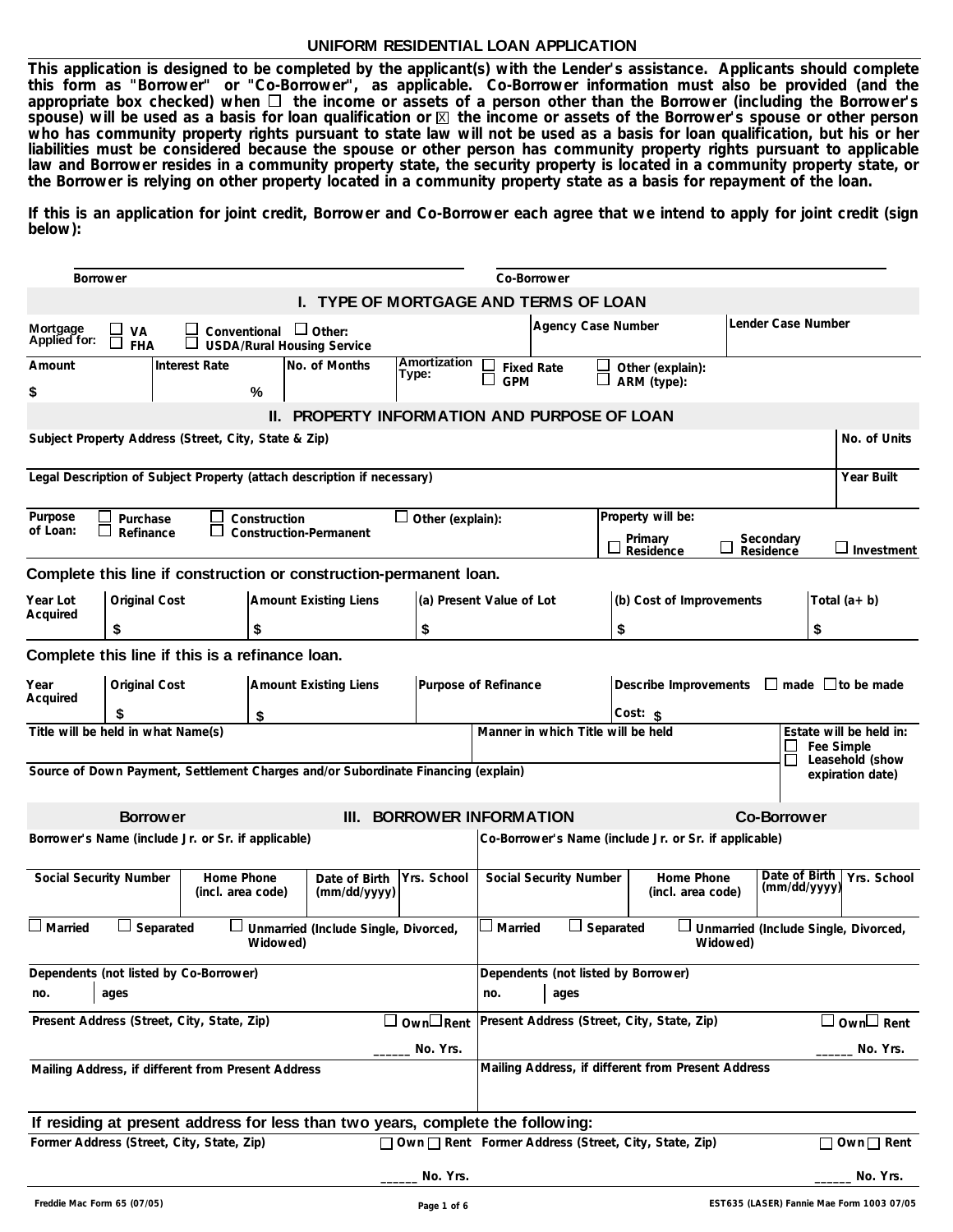|                                                                                                                                     | <b>Borrower</b>     |                                                  |                                            | IV. EMPLOYMENT INFORMATION                 |    |                                                 |                                                   |                                                            | <b>Co-Borrower</b>                               |                                            |
|-------------------------------------------------------------------------------------------------------------------------------------|---------------------|--------------------------------------------------|--------------------------------------------|--------------------------------------------|----|-------------------------------------------------|---------------------------------------------------|------------------------------------------------------------|--------------------------------------------------|--------------------------------------------|
| Name & Address of Employer                                                                                                          |                     |                                                  |                                            |                                            |    |                                                 | Name & Address of Employer                        |                                                            |                                                  |                                            |
| Self-Employed $\square$                                                                                                             | Yrs. on<br>this Job | Yrs. employed in this<br>line of work/profession |                                            |                                            |    | Self-Employed $\Box$                            |                                                   | Yrs. on<br>this Job                                        | Yrs. employed in this<br>line of work/profession |                                            |
| Position/Title/Type of Business                                                                                                     |                     |                                                  |                                            | <b>Business Phone</b><br>(incl. area code) |    |                                                 | Position/Title/Type of Business                   |                                                            |                                                  | <b>Business Phone</b><br>(incl. area code) |
| If employed in current position for less than two years or if currently employed in more than one position, complete the following: |                     |                                                  |                                            |                                            |    |                                                 |                                                   |                                                            |                                                  |                                            |
| Name & Address of Employer                                                                                                          |                     |                                                  |                                            |                                            |    |                                                 | Name & Address of Employer                        |                                                            |                                                  |                                            |
| Self-Employed <sup>1</sup>                                                                                                          | Dates (from - to)   |                                                  |                                            | Monthly Income                             |    |                                                 | Self-Employed $\square$                           | Dates (from - to)                                          |                                                  | Monthly Income                             |
|                                                                                                                                     |                     |                                                  |                                            | \$                                         |    |                                                 |                                                   |                                                            |                                                  | Ι\$                                        |
| Position/Title/Type of Business                                                                                                     |                     |                                                  | <b>Business Phone</b><br>(incl. area code) |                                            |    | Position/Title/Type of Business                 |                                                   |                                                            | <b>Business Phone</b><br>(incl. area code)       |                                            |
| Name & Address of Employer                                                                                                          |                     |                                                  |                                            |                                            |    |                                                 | Name & Address of Employer                        |                                                            |                                                  |                                            |
| Self-Employed <sup>1</sup><br>Dates (from - to)                                                                                     |                     |                                                  | Monthly Income<br>\$                       |                                            |    | Self-Employed <sup>1</sup><br>Dates (from - to) |                                                   |                                                            | Monthly Income<br>Ι\$                            |                                            |
| Position/Title/Type of Business                                                                                                     |                     |                                                  |                                            | <b>Business Phone</b><br>(incl. area code) |    | Position/Title/Type of Business                 |                                                   |                                                            | <b>Business Phone</b><br>(incl. area code)       |                                            |
|                                                                                                                                     |                     |                                                  |                                            |                                            |    |                                                 |                                                   | V. MONTHLY INCOME AND COMBINED HOUSING EXPENSE INFORMATION |                                                  |                                            |
| <b>Gross Monthly Income</b>                                                                                                         |                     | <b>Borrower</b>                                  |                                            | Co-Borrower                                |    | Total                                           | <b>Combined Monthly</b><br><b>Housing Expense</b> |                                                            | Present                                          | Proposed                                   |
| Base Empl. Income*                                                                                                                  | \$                  |                                                  | \$                                         |                                            | \$ |                                                 | Rent                                              |                                                            | \$                                               |                                            |
| Overtime                                                                                                                            |                     |                                                  |                                            |                                            |    |                                                 | First Mortgage (P&I)                              |                                                            |                                                  | \$                                         |
| <b>Bonuses</b>                                                                                                                      |                     |                                                  |                                            |                                            |    |                                                 | Other Financing (P&I)                             |                                                            |                                                  |                                            |
| Commissions                                                                                                                         |                     |                                                  |                                            |                                            |    |                                                 | Hazard Insurance                                  |                                                            |                                                  |                                            |
| Dividends/Interest                                                                                                                  |                     |                                                  |                                            |                                            |    |                                                 | <b>Real Estate Taxes</b>                          |                                                            |                                                  |                                            |
| Net Rental Income                                                                                                                   |                     |                                                  |                                            |                                            |    |                                                 | Mortgage Insurance                                |                                                            |                                                  |                                            |
| Other (before completing,<br>see the notice in "describe<br>other income," below)                                                   |                     |                                                  |                                            |                                            |    |                                                 | Other:                                            | Homeowner Assn. Dues                                       |                                                  |                                            |
|                                                                                                                                     |                     |                                                  |                                            |                                            |    |                                                 | Total                                             |                                                            |                                                  |                                            |

Describe Other Income *Notice:* Alimony, child support, or separate maintenance income need not be revealed if the Borrower (B) or<br>Co-Borrower (C) does not choose to have it considered for repaying this loan.

| B/C | <b>Monthly Amount</b> |
|-----|-----------------------|
|     |                       |
|     |                       |
|     |                       |
|     |                       |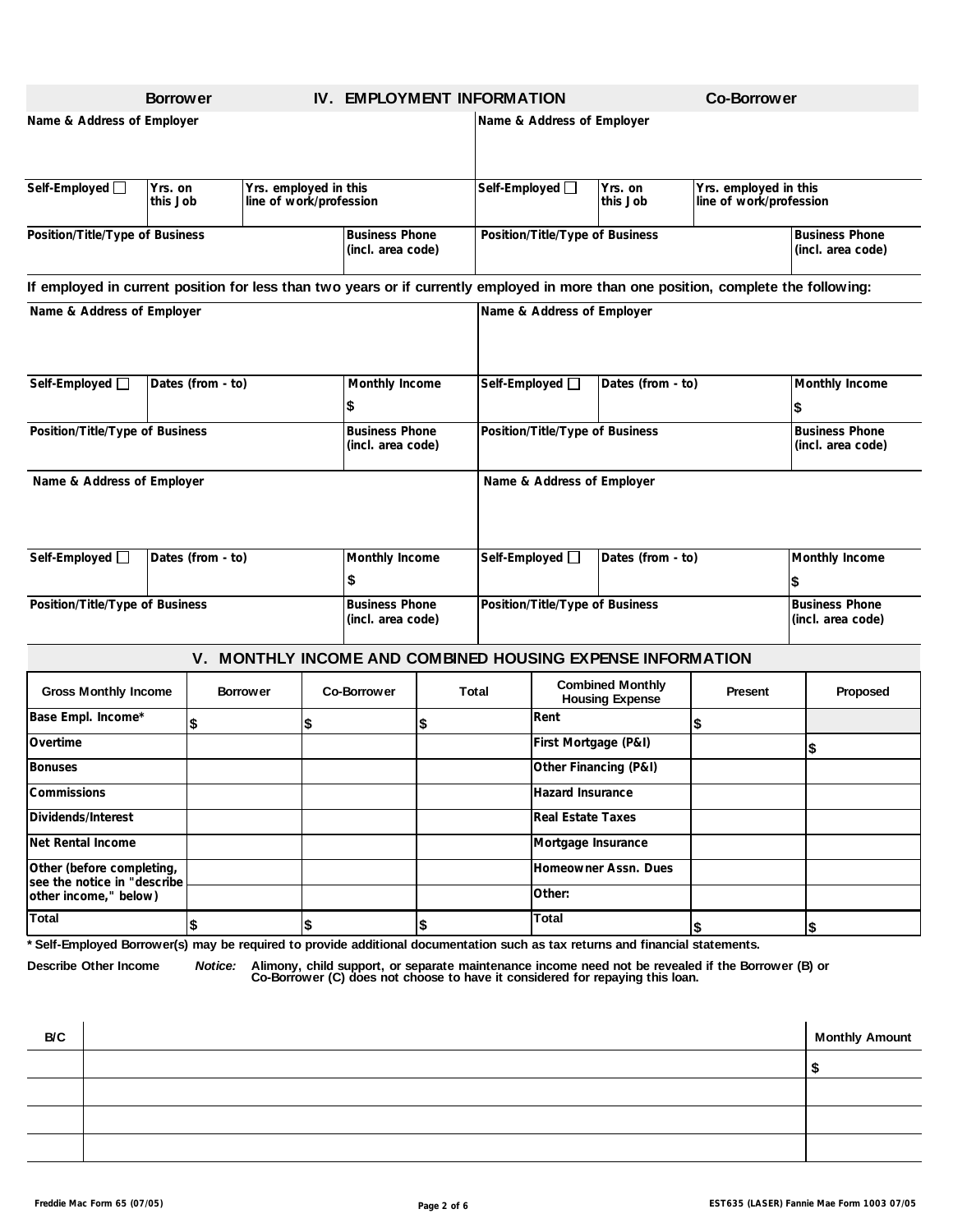### **VI. ASSETS AND LIABILITIES**

**This Statement and any applicable supporting schedules may be completed jointly by both married and unmarried** Co-Borrowers if their assets and liabilities are sufficiently joined so that the Statement can be meaningfully and fairly presented on a combined basis; otherwise, separate Statements and Schedules are required. If the Co-Borrower section **was completed about a non-applicant spouse or other person, this Statement and supporting schedules must be completed about that spouse or other person, also.**

**Completed Jointly Not Jointly**

| <b>ASSETS</b><br>Description                                                 | <b>Cash or Market</b><br>Value | Liabilities and Pledged Assets. List the creditor's name, address and<br>account number for all outstanding debts, including automobile loans,<br>revolving charge accounts, real estate loans, alimony, child support, stock |                                         |                          |
|------------------------------------------------------------------------------|--------------------------------|-------------------------------------------------------------------------------------------------------------------------------------------------------------------------------------------------------------------------------|-----------------------------------------|--------------------------|
| Cash deposit toward purchase held by:                                        |                                | pledges, etc. Use continuation sheet, if necessary. Indicate by (*) those<br>liabilities which will be satisfied upon sale of real estate owned or upon<br>refinancing of the subject property.                               |                                         |                          |
| List checking and savings accounts below                                     |                                | <b>LIABILITIES</b>                                                                                                                                                                                                            | Monthly Payment &<br>Months Left to Pay | Unpaid<br><b>Balance</b> |
| Name and address of Bank, S&L, or Credit Union                               |                                | Name and address of Company                                                                                                                                                                                                   | \$ Payment/Months<br>\$                 | \$                       |
| Acct. No.                                                                    | \$                             | Acct. No.                                                                                                                                                                                                                     |                                         |                          |
| Name and address of Bank, S&L, or Credit Union                               |                                | Name and address of Company                                                                                                                                                                                                   | \$ Payment/Months<br>\$                 | \$                       |
| Acct. No.                                                                    | \$                             | Acct. No.                                                                                                                                                                                                                     |                                         |                          |
| Name and address of Bank, S&L, or Credit Union                               |                                | Name and address of Company                                                                                                                                                                                                   | \$ Payment/Months<br>\$                 | \$                       |
| Acct. No.                                                                    | \$                             | Acct. No.                                                                                                                                                                                                                     |                                         |                          |
| Name and address of Bank, S&L, or Credit Union                               |                                | Name and address of Company                                                                                                                                                                                                   | \$ Payment/Months<br>\$                 | \$                       |
| Acct. No.                                                                    | \$                             | Acct. No.                                                                                                                                                                                                                     |                                         |                          |
| Stock & Bonds (Company name/number<br>& description)                         | \$                             | Name and address of Company                                                                                                                                                                                                   | \$ Payment/Months<br>\$                 | \$                       |
| Life insurance net cash value                                                |                                | Acct. No.                                                                                                                                                                                                                     |                                         |                          |
| Face amount: \$                                                              | \$                             | Name and address of Company                                                                                                                                                                                                   | \$ Payment/Months<br>\$                 | \$                       |
| <b>Subtotal Liquid Assets</b>                                                | \$                             |                                                                                                                                                                                                                               |                                         |                          |
| Real estate owned (enter market value from<br>schedule of real estate owned) | \$                             | Acct. No.<br>Name and address of Company                                                                                                                                                                                      | \$ Payment/Months                       |                          |
| Vested interest in retirement fund                                           | \$                             |                                                                                                                                                                                                                               | \$                                      | \$                       |
| Net worth of business(es) owned<br>(attach financial statement)              | \$                             | Acct. No.                                                                                                                                                                                                                     |                                         |                          |
| Automobiles owned (make and year)                                            | \$                             | Alimony/Child Support/Separate<br>Maintenance Payments Owed to:                                                                                                                                                               | \$                                      |                          |
| Other Assets (itemize)                                                       | \$                             | Job Related Expense (child care, union<br>dues, etc.)                                                                                                                                                                         | \$                                      |                          |
|                                                                              |                                | <b>Total Monthly Payments</b>                                                                                                                                                                                                 | \$                                      |                          |
| Total Assets a. \$                                                           |                                | Net Worth<br>(a minus b)                                                                                                                                                                                                      | Total Liabilities b. \$                 |                          |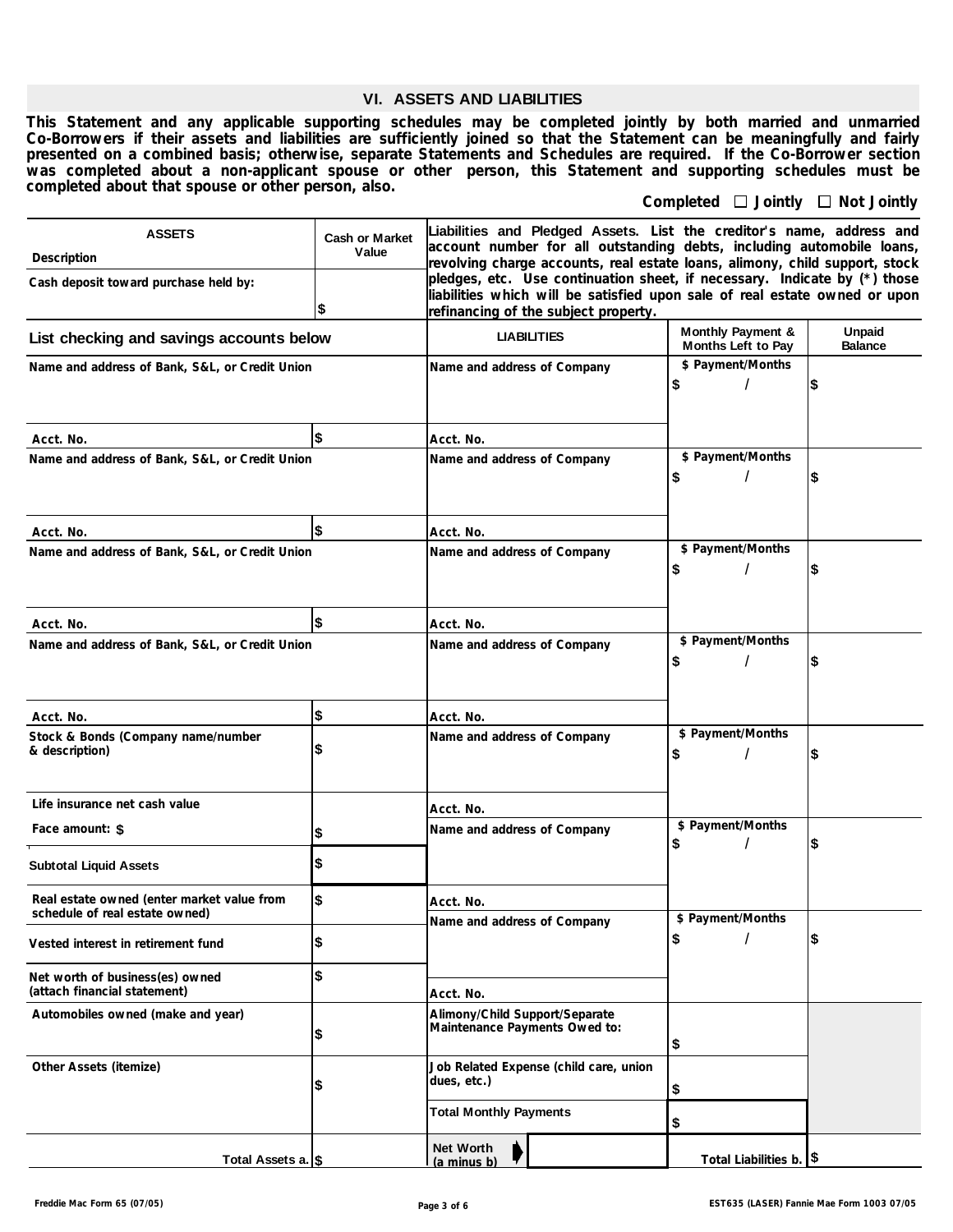## **VI. ASSETS AND LIABILITIES (cont.)**

**Schedule of Real Estate Owned (if additional properties are owned, use continuation sheet.)**

| Property Address (enter S if sold,<br>PS if pending sale or<br>R if rental being held for income)                                          | Type of<br>Property | <b>Present Market</b><br>Value | Amount of<br>Mortgages &<br>Liens | <b>Gross Rental</b><br>Income | Mortgage<br>Payments | Insurance,<br>Maintenance,<br>Taxes & Misc. | Net Rental<br>Income |
|--------------------------------------------------------------------------------------------------------------------------------------------|---------------------|--------------------------------|-----------------------------------|-------------------------------|----------------------|---------------------------------------------|----------------------|
|                                                                                                                                            |                     |                                |                                   |                               |                      |                                             |                      |
|                                                                                                                                            |                     |                                |                                   |                               |                      |                                             |                      |
|                                                                                                                                            |                     |                                |                                   |                               |                      |                                             |                      |
|                                                                                                                                            | Totals              | 1\$                            |                                   |                               |                      |                                             |                      |
| List any additional names under which credit has previously been received and indicate appropriate creditor name(s) and account number(s). |                     |                                |                                   |                               |                      |                                             |                      |

**List any additional names under which credit has previously been received and indicate appropriate creditor name(s) and account number(s):**

**Alternate Name Creditor Name Account Number**

| VII. DETAILS OF TRANSACTION                                |    |  |  |  |  |  |  |
|------------------------------------------------------------|----|--|--|--|--|--|--|
| a. Purchase price                                          | \$ |  |  |  |  |  |  |
| b. Alterations, improvements, repairs                      |    |  |  |  |  |  |  |
| c. Land (if acquired separately)                           |    |  |  |  |  |  |  |
| d. Refinance (incl. debts to be paid off)                  |    |  |  |  |  |  |  |
| e. Estimated prepaid items                                 |    |  |  |  |  |  |  |
| f. Estimated closing costs                                 |    |  |  |  |  |  |  |
| g. PMI, MIP, Funding Fee                                   |    |  |  |  |  |  |  |
| h. Discount (if Borrower will pay)                         |    |  |  |  |  |  |  |
| Total Costs (add items a through h)<br>i.                  |    |  |  |  |  |  |  |
| Subordinate financing                                      |    |  |  |  |  |  |  |
| k. Borrower's closing costs paid by Seller                 |    |  |  |  |  |  |  |
| I. Other Credits (explain)                                 |    |  |  |  |  |  |  |
|                                                            |    |  |  |  |  |  |  |
| m. Loan amount<br>(exclude PMI, MIP, Funding Fee financed) |    |  |  |  |  |  |  |
| n. PMI, MIP, Funding Fee financed                          |    |  |  |  |  |  |  |
| o. Loan amount (add m & n)                                 |    |  |  |  |  |  |  |
| p Cash from/to Borrower<br>(subtract j, k, l & o from i)   |    |  |  |  |  |  |  |

# **VIII. DECLARATIONS**

|                                                                                                                                                                                                                                                                                                                                                                                         | <b>Borrower</b> | <b>Co-Borrower</b> |
|-----------------------------------------------------------------------------------------------------------------------------------------------------------------------------------------------------------------------------------------------------------------------------------------------------------------------------------------------------------------------------------------|-----------------|--------------------|
| If you answer "yes" to any questions a through i, please use continuation sheet for explanation.                                                                                                                                                                                                                                                                                        | Yes No          | Yes No             |
| a. Are there any outstanding judgments against you?                                                                                                                                                                                                                                                                                                                                     |                 |                    |
| b. Have you been declared bankrupt within the past 7 years?                                                                                                                                                                                                                                                                                                                             |                 |                    |
| c. Have you had property foreclosed upon or given title or deed in lieu thereof in the last 7 years?                                                                                                                                                                                                                                                                                    |                 |                    |
| d. Are you a party to a lawsuit?                                                                                                                                                                                                                                                                                                                                                        | $\mathbf{I}$    |                    |
| e. Have you directly or indirectly been obligated on any loan which resulted in foreclosure, transfer of title in lieu of foreclosure,<br>or judgment? (This would include such loans as home mortgage loans, SBA loans, home improvement loans, educational<br>loans, manufactured (mobile) home loans, any mortgage, financial obligation, bond, or loan guarantee. If "Yes," provide |                 |                    |
| details, including date, name and address of Lender, FHA or VA case number, if any, and reasons for the action.)                                                                                                                                                                                                                                                                        |                 |                    |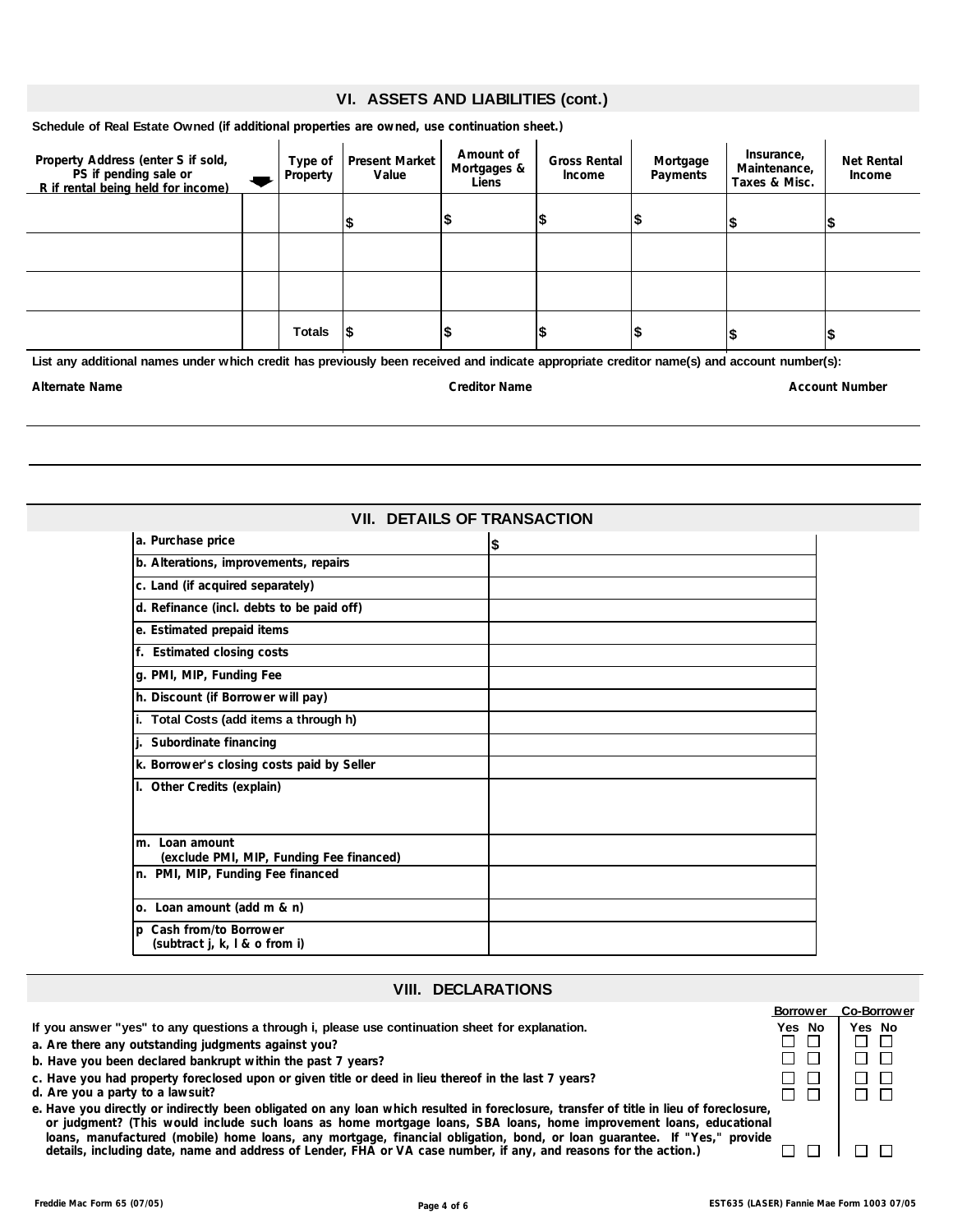## **VIII. DECLARATIONS (cont.)**

|    |                                                                                                                                                                                                                                       | <b>Borrower</b>                | Co-Borrower            |
|----|---------------------------------------------------------------------------------------------------------------------------------------------------------------------------------------------------------------------------------------|--------------------------------|------------------------|
|    |                                                                                                                                                                                                                                       | Yes No                         | Yes No                 |
|    | f. Are you presently delinquent or in default on any Federal debt or any other loan, mortgage, financial obligation, bond, or<br>loan guarantee? If "Yes," give details as described in the preceding question.                       | ┱                              | $\Box$<br>$\mathsf{L}$ |
| q. | Are you obligated to pay alimony, child support, or separate maintenance?                                                                                                                                                             | $\mathsf{L}$<br>$\blacksquare$ | $\Box$ $\Box$          |
| h. | Is any part of the down payment borrowed?                                                                                                                                                                                             | ┑                              | $\Box$<br>П.           |
|    | Are you a co-maker or endorser on a note?                                                                                                                                                                                             | ┑<br>П                         | $\Box$<br>⊓_           |
|    | Are you a U.S. citizen?                                                                                                                                                                                                               | $\blacksquare$                 | $\Box$<br>$\Box$       |
| k. | Are you a permanent resident alien?                                                                                                                                                                                                   | $\mathbf{I}$<br>$\mathsf{L}$   | $\Box$<br>$\mathbf{I}$ |
|    | Do you intend to occupy the property as your primary residence? If "Yes," complete question m below.                                                                                                                                  | П<br>┑                         | $\Box$                 |
| m. | Have you had an ownership interest in a property in the last three years?                                                                                                                                                             | $\Box$<br>┑                    | ПΠ                     |
|    | What type of property did you own -- principal residence (PR), second home (SH), or investment property (IP)?<br>(2) How did you hold the title to the home -- solely by yourself (S), jointly with your spouse (SP), or jointly with |                                |                        |
|    | another person (O)?                                                                                                                                                                                                                   |                                |                        |

### **IX. ACKNOWLEDGMENT AND AGREEMENT**

Each of the undersigned specifically represents to Lender and to Lender's actual or potential agents, brokers, processors, attorneys, insurers, servicers, successors and assigns and agrees and acknowledges that: (1) the information provided in this application is true and correct as of the date set forth opposite my signature and that any intentional or negligent misrepresentation of this information contained in this application may result in civil liability, including monetary damages, to any person who may suffer any loss due to reliance upon any misrepresentation that I have made on this application, and/or in criminal penalties including, but not limited to, fine or imprisonment or both under the provisions of Title 18, United States Code, Sec. 1001, et seq.; (2) the loan requested pursuant to this application (the "Loan") will be secured by a mortgage or deed of trust on the property described in this application; (3) the property will not be used for any illegal or prohibited purpose or use; (4) all statements made in this application are made for the purpose of obtaining a residential mortgage loan; (5) the property will be occupied as indicated in this application; (6) the Lender, its servicers, successors or assigns may retain the original and/or an electronic record of this application, whether or not the Loan is approved; (7) the Lender and its agents, brokers, insurers, servicers, successors and assigns may continuously rely on the information contained in the application, and I am obligated to amend and/or supplement the information provided in this application if any of the material facts that I have represented herein should change prior to closing of the Loan; (8) in the event that my payments on the Loan become delinquent, the Lender, its servicers, successors or assigns may, in addition to any other rights and remedies that it may have relating to such delinquency, report my name and account information to one or more consumer reporting agencies; (9) ownership of the Loan and/or administration of the Loan account may be transferred with such notice as may be required by law; (10) neither Lender nor its agents, brokers, insurers, servicers, successors or assigns has made any representation or warranty, express or implied, to me regarding the property or the condition or value of the property; and (11) my transmission of this application as an "electronic record" containing my "electronic signature," as those terms are defined in applicable federal and/or state laws (excluding audio and video recordings), or my facsimile transmission of this application containing a fascimile of my signature, shall be as effective, **enforceable, and valid as if a paper version of this application were delivered containing my original written signature.**

Acknowledgment. Each of the undersigned hereby acknowledges that any owner of the Loan, its servicers, successors and assigns, may verify or reverify any information contained in this application or obtain any information or data relating to the Loan, for any legitimate business purpose through any source, including a source named in this application or a **consumer reporting agency.**

| --                          |      |
|-----------------------------|------|
| <b>Borrower's Signature</b> | Date |

**X**

## **X. INFORMATION FOR GOVERNMENT MONITORING PURPOSES**

The following information is requested by the Federal Government for certain types of loans related to a dwelling in order to monitor the lender's compliance with equal credit opportunity, fair housing and home mortgage disclosure laws. You are not required to furnish this information, but are encouraged to do so. The law provides that a lender may not discriminate either on the basis of this information, or on whether you choose to furnish it. If you furnish the information, please provide both ethnicity and race. For race, you may check more than one designation. If you do not furnish ethnicity, race, or sex, under Federal regulations, this lender is required to note the information on the basis of visual observation and surname if you have made this application in person. If you do not wish to furnish the information, please check the box below. (Lender must review the above material to assure that the disclosures satisfy all requirements to **which the lender is subject under applicable state law for the particular type of loan applied for.)**

**X Co-Borrower's Signature Date**